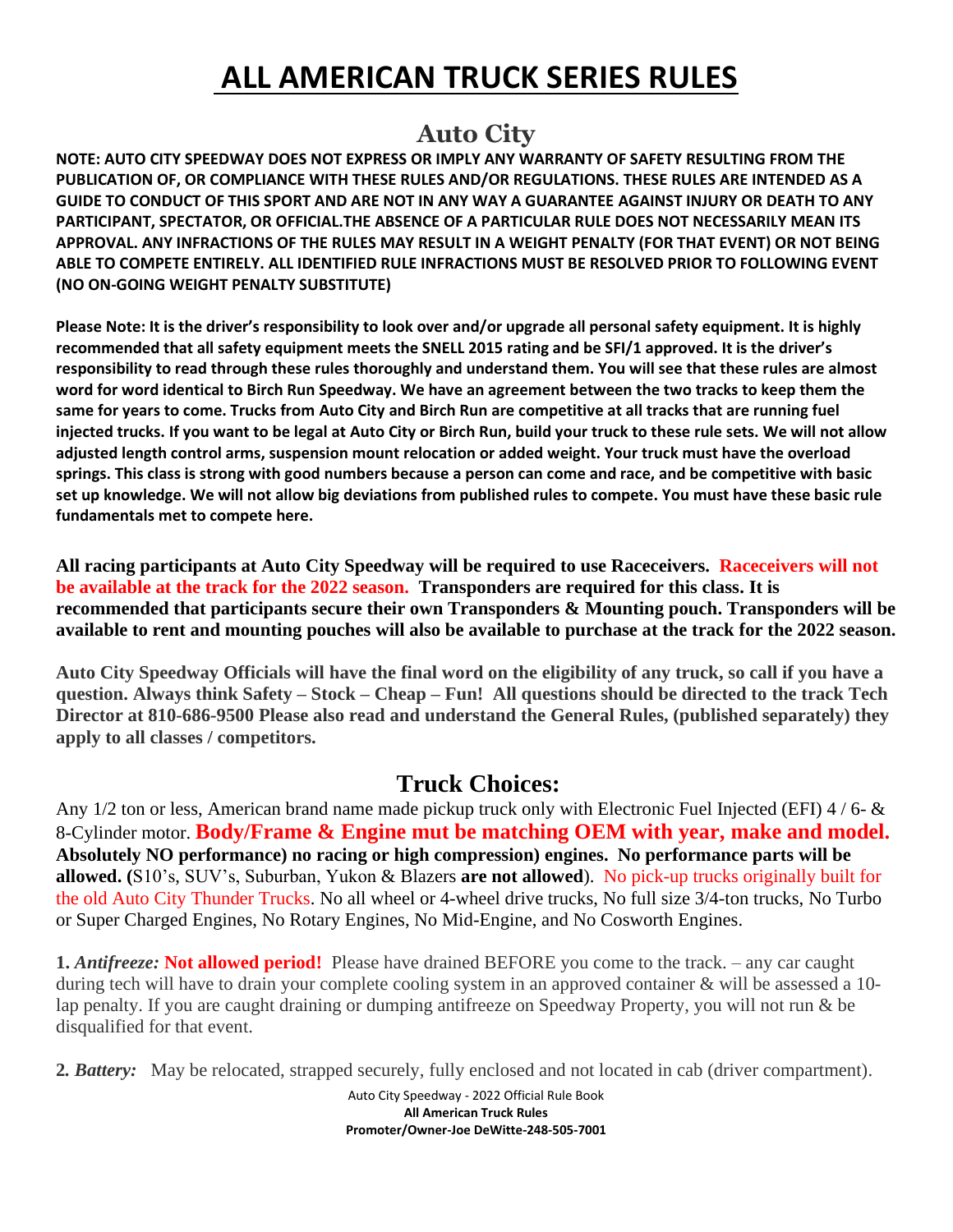**3***. Body:* Complete Stock Body – front to rear, stock frame, stock suspension, stock front & rear firewalls - Stock, Stock, and Stock! All hoods will have working stock hinges. Hoods must be secured with a quick release style hood pin or straps only – No nuts & bolts will be allowed - remove all factory hood latches. All metal Bumpers must be strapped or chained to frame…you will be blacked flagged if you are dragging a metal bumper. Mufflers are mandatory. All holes in firewalls or floor must be covered with metal. No Spring Rubbers or Spacers of any kind. No altering or playing games with your Struts!!! Your trucks need to bounce up & down freely when going thru tech! Rear Steer (Wheelbase) Rules are as follows: The wheelbase will remain the same measurement on the left side of the truck as it is on the right side. There will be ½" of tolerance. No Expandable Foam allowed in any body panels (around the battery or radiator OK). You can run up to a 1  $\frac{3}{4}$ " dia. support bar between the two front strut towers. You can have one - 1 ¾" x .090 piece of tubing run between the two front frame horns of your truck. This bar will be back in from the front edge of the frame horn so it not to be mistaken as a support bar for your front bumper. This bar is intended to keep the frame horns in place & to assist with the mounting of your radiator. Fabricated replacement bumpers of 8"x 1/8 thick c-channels allowed/with no reinforcing, stacking or additional attachments.

**4.** *Chassis:* The metal portion of the dashboard, the steering column & pedals must be stock – No Mirrors of any kind. All Insulation & Upholstery under the hood, on the floor, and in the interior of the truck must be removed. All headlights, taillights, loose chrome, etc. must be removed from the body. All trucks must start with a key or use a push button/toggle switch hooked directly to the steering column wiring harness. The vinyl cover on the dash may be removed.

**5.** *Exhaust:* Stock System with muffler **– Max. Exhaust size will be 2.75".** If it is too loud, it will not run!

**6.** *Gas Tank:* If the stock gas tank is located ahead of the rear axle & inside frame rail, it may remain in place. Gas tanks will be allowed to be moved and must be mounted securely in CENTER of bed of truck (side to side over rear axle). Lexan must be installed in back window of cab between driver's compartment and fuel tank. Fuel cell must be in approved metal container.

**7.** *Glass:* All glass except for the windshield must be removed. Lexon windshield is OK. All loose glass must be vacuumed out of the car. No lead, concrete, or any ballast may be added to the cars.

**8.** *Steering and suspension:* must be stock - no modifications – minimal camber is allowed – this will be measured with a carpenter square. Camber Rule – **Must be the same from right side to left side.** Drivers may lower the rear of the truck to make it level with the front by either heating the rear springs OR using drop shackles. Lowering the front is not allowed and the rear of the truck cannot be lower than the front. If using drop shackles with more than 1 set of holes, the holes not being used must be welded shut.

**9***. Transmission:* Stock for that make & model of the truck (automatic or manual). An external cooler is permitted.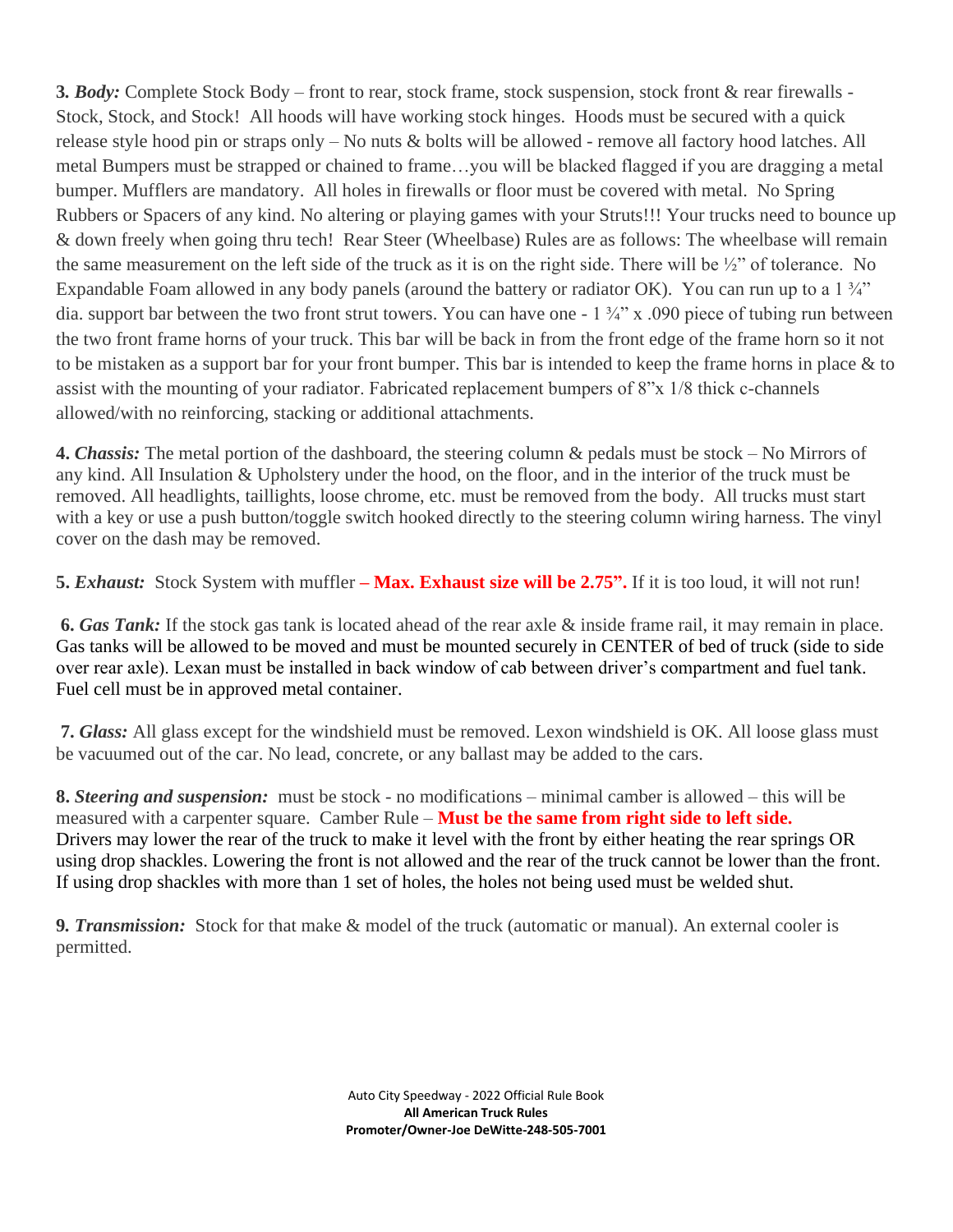**10.** *Tires & Wheels*: 15" x 8" steel safety wheel allowed. Any other wheels used "must" be for that make & model when manufactured. You are not allowed to increase your tread width, by using some big offset wheels. Oversized 1" lug nuts are highly recommended. All wheel weights must be removed from both the inside & outside of all wheels. No low profile, trick, or exotic tires allowed. No Z Rated Tires of any kind! Radial tires only, no bias ply, racing, or re-cap tires allowed. You may run a 14", 15", 16" or 17" wheel with a tire maximum tread width of  $9'' +$  or - of  $1/4''$ . No shaving or altering of tread allowed. All four tires & wheels must be the same! The track has the final call on any and all tires… If you think you have found a way around the above tire rules, call us first, before showing up with them on your car.

#### **11.** *Weight*: Must weigh 4000 lbs or more. (4000lbs min. weigh). Any Truck with an engine larger than 5.9 must add 100 lbs.

**12.** *General***:** No enclosed beds or covers on beds unless removable for inspection. No video cameras, cell phones or racing radios allowed in vehicle (raceceivers only). Rub rails allowed (1 x 2 rectangle or 1.75" tube) No sharp edges. Must be flush to body and ends caped.

#### **13.** *Safety Equipment:*

**"A driver's side window net will be required"** and must be able to unlatch for easy driver exit. A set of racing seat belts and shoulder harnesses are required, mounted in a safe and proper fashion. Racing Helmet must meet minimum DOT standards; a Snell approved helmet is suggested. **An approved fire suit, both tops & bottom, racing gloves & shoes are mandatory. A racing neck brace will be required. A 2.5 pound fire extinguisher in working order must be securely mounted and within drivers reach mandatory. B or C classifications OK. Halon systems are highly recommended.**

**14.** *Safety Requirements*: **A rollover bar just behind the driver's seat with two forward kickers is mandatory.** A full 4 post cage with a full set of driver's door bars & steel door plate is recommended for all trucks. The minimum tubing size is 1½" x .095 thickness and must be securely welded or bolted to the truck. A steel plate welded/bolted to the exterior of your driver's door and overlapping the front & back door seam is highly recommended if you do not have a roll cage with driver's door bars. No removing of any interior metal inner door or body panels if you are not running a roll cage with door bars. Removing of these panels will be allowed for door bar clearance only. Both doors must be welded or chained shut. If a stock seat is used, make sure all tracks are bolted in place. **It is mandatory that the back of the seat be secured to the back of the roll bar.** A racing seat mounted to the roll cage is highly recommended. **An Emergency Shut-Off Switch (battery disconnect switch) is mandatory. Must be located near drivers' side front A-Pillar, within easy reach of safety crew.**

Any rebuilding of the frame horns, strut towers, bumper mounts etc., can only be repaired with the use of flat stock that is 1/8" thick or less. No  $\frac{1}{4}$ " plate steel or 4" angle allowed anywhere on your Enduro truck. We realize as these trucks race more often & that some of this repair may be needed. You may call the office (810 686-9500) if you have any questions. Remember a phone call ahead, may save you a ton of cutting & sawz-alling at the track!

Auto City Speedway Officials will have the final word on the eligibility of any vehicle, so call if you have a question. Always think Safety – Stock – Cheap – Fun!

#### RACE WILL BE MIN. 25 LAPS ON THE 1/4 MILE TRACK.